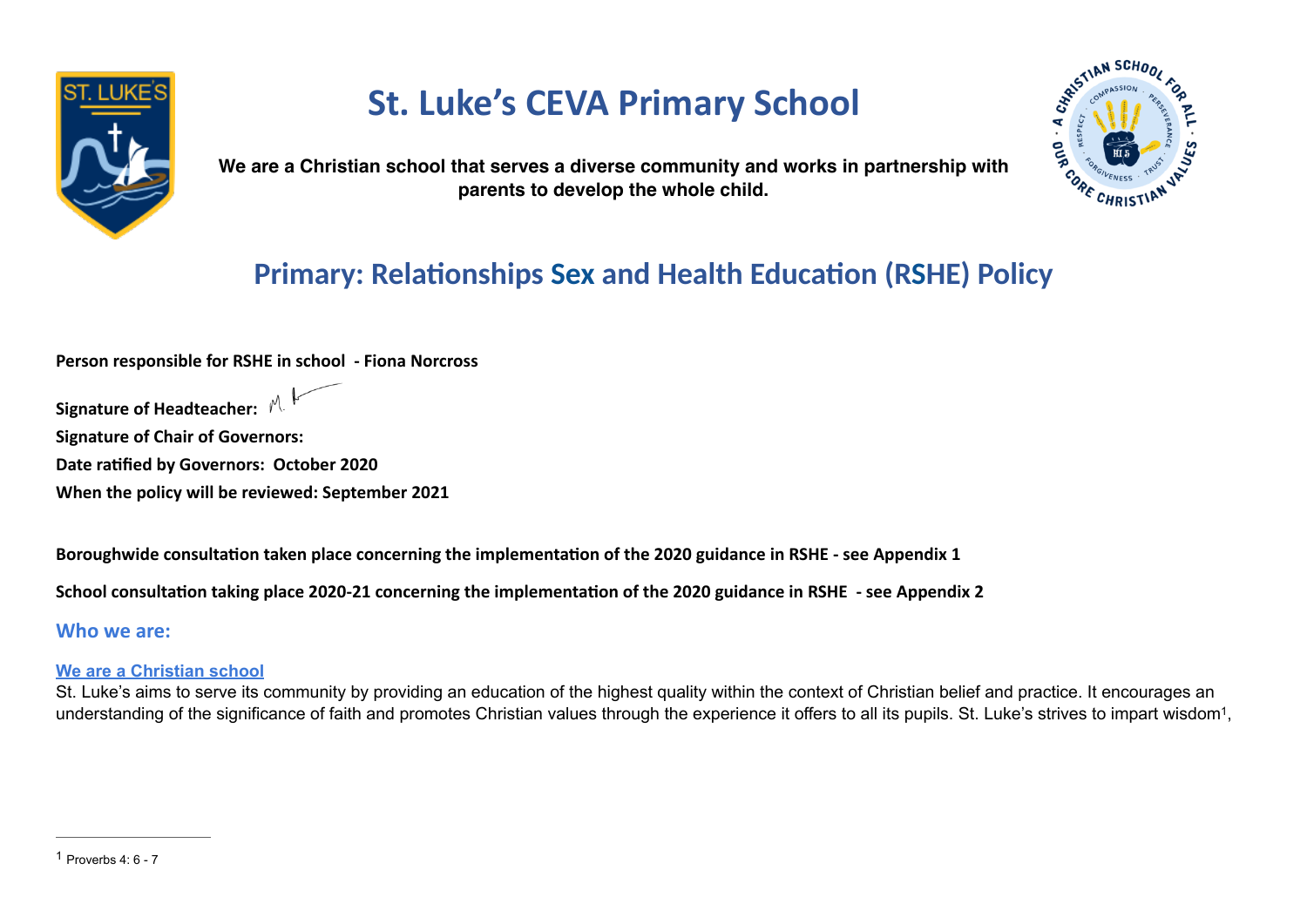<span id="page-1-8"></span><span id="page-1-7"></span><span id="page-1-6"></span>knowledgeand skills; to inspire hope<sup>[2](#page-1-0)</sup>; to instil respect<sup>3</sup> for all and to invest in community<sup>4</sup>. St. Luke's is mindful of issues regarding safeguarding, the prevention of bullying and the inclusion of those with special educational needs and protected characteristics, it seeks to promote a positive sense of selfworth for all

#### **That serves a diverse community**

<span id="page-1-9"></span>As well as developing a vibrant and attractive sense of our Christian identity, St.Luke's also seeks to serve and extend a warm welcome and hospitality to those of different faiths or none who wish to journey with us.<sup>[5](#page-1-3)</sup> This invitation applies to both the pupils and their families, as well as those who work within the school on a daily basis, or visit with us on occasion. We believe that all people should be treated with respect and dignity regardless of difference, as all people are made in the image of God and the Bible exhorts us to love our neighbours as ourselves.<sup>6</sup> St[.](#page-1-4) Luke's seeks to be an inclusive school in the fullest sense of the word.

#### <span id="page-1-11"></span><span id="page-1-10"></span>**And works in partnership with parents**

We believe that children flourish first and foremost within the family, owith this in mind the school seeks to work in partnership with parents/carers to promote pupils development, mental health, wellbeing and safety. As a school we seek to provide easy access points for parents, whether that be through chatting with senior staff on the school gate, meeting with teachers, themed coffee mornings and workshops, assemblies or during more formal meetings. It is hoped that such opportunities will facilitate communication and allow not only for the celebration of success, but also for concerns to be dealt with quickly and easily, thus avoiding escalation; this approach also encourages a sense of family and community within school, something which is of great value to us.

## **Policy statement - Aims and objectives of RSHE**

It is the intention of St. Luke's CEVA to teach high quality, age appropriate, pupil-sensitive, evidence-based RSHE, that demonstrates a respect for the law and all communities that call Newham home. It is expected that RSHE in St. Luke's will help pupils to learn about themselves and the world they live in, giving them the skills, understanding and information they need for life. This will help them to stay safe and to flourish, not just in childhood, but into adulthood and for the rest of their lives. This is why RSHE is such an important part of the curriculum.

<span id="page-1-0"></span> $2$  Romans 15:13

<span id="page-1-1"></span> $3$  Luke 6:31

<span id="page-1-2"></span> $41$  $41$ . John  $4:11$ 

<span id="page-1-3"></span> $5$  Leviticus 19:34; Hebrews 13:2; 1 Peter 4:9

<span id="page-1-4"></span> $6$  Mark 12:30 - 31

<span id="page-1-5"></span> $7$  Ephesians 6:1 - 4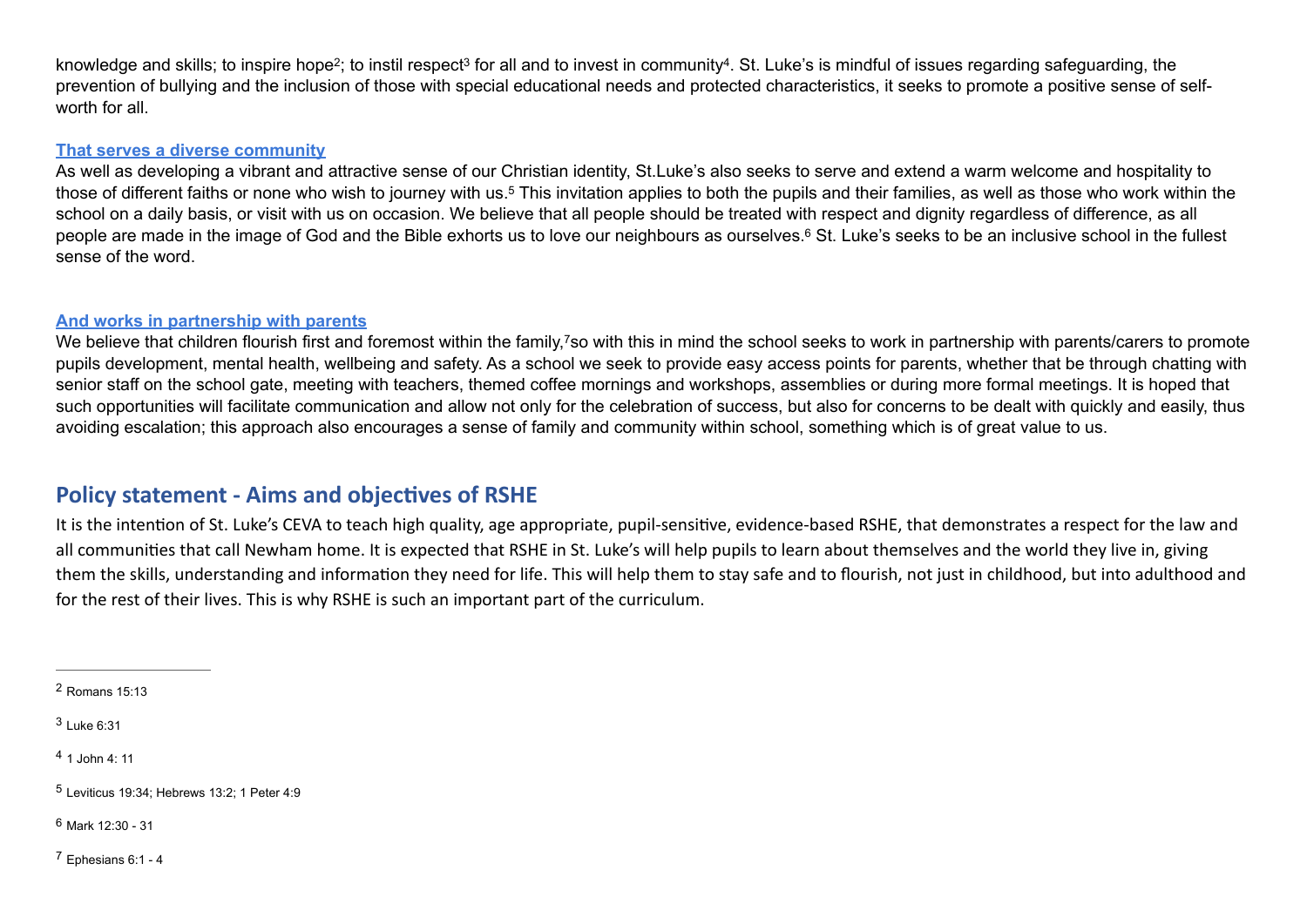## **Statutory content: RSHE**

By law primary schools are required to teach relationships and health education, alongside national curriculum science and within the context of safeguarding. Here at St. Luke's we acknowledge that parents/carers are a child's first and most effective teacher and so will ensure that we have annual meetings with parents or carers to present our RSHE curriculum as well as hear from parents/carers about any concerns or questions they have. We are clear that our aim is to educate pupils about these important subjects alongside parents and carers.

#### **National Curriculum Science**

At key stages 1 and 2, the national curriculum for science includes teaching about the main external parts of the body and the changes to the human body as it grows from birth to old age, including puberty, and sexual and asexual reproduction in mammals and plants.

**There continues to be no right to withdraw from national curriculum science.** 

#### **Health Education (Physical Health and Mental Wellbeing)**

The aim of Health Education is to give pupils the information that they need to make good decisions about their physical and mental health and wellbeing. Pupils' will recognise what is normal and what is an issue in themselves and others, and how to seek support at the earliest stage from appropriate sources.

Puberty, including menstruation, will be covered in Health Education and should, as far as possible, be addressed before children begin puberty.

#### **There is no right to withdraw from Health Education.**

#### **Relationships Education**

The focus in primary schools should be on teaching the fundamental building blocks and characteristics of positive relationships, with family members, other children and adults. Lessons will be evidence based, age and culturally appropriate, based in the law and sensitive to the needs of pupils.

#### **There is no right to withdraw from Relationships Education**

## **Safeguarding**

Safeguarding is an important aspect of all of the lessons taught as part of RSHE in our school. Our safeguarding policy will be applied to and supported by all aspects of RSHE and any disclosures or issues arising as part of RSHE, will be dealt with in line with our safeguarding policy.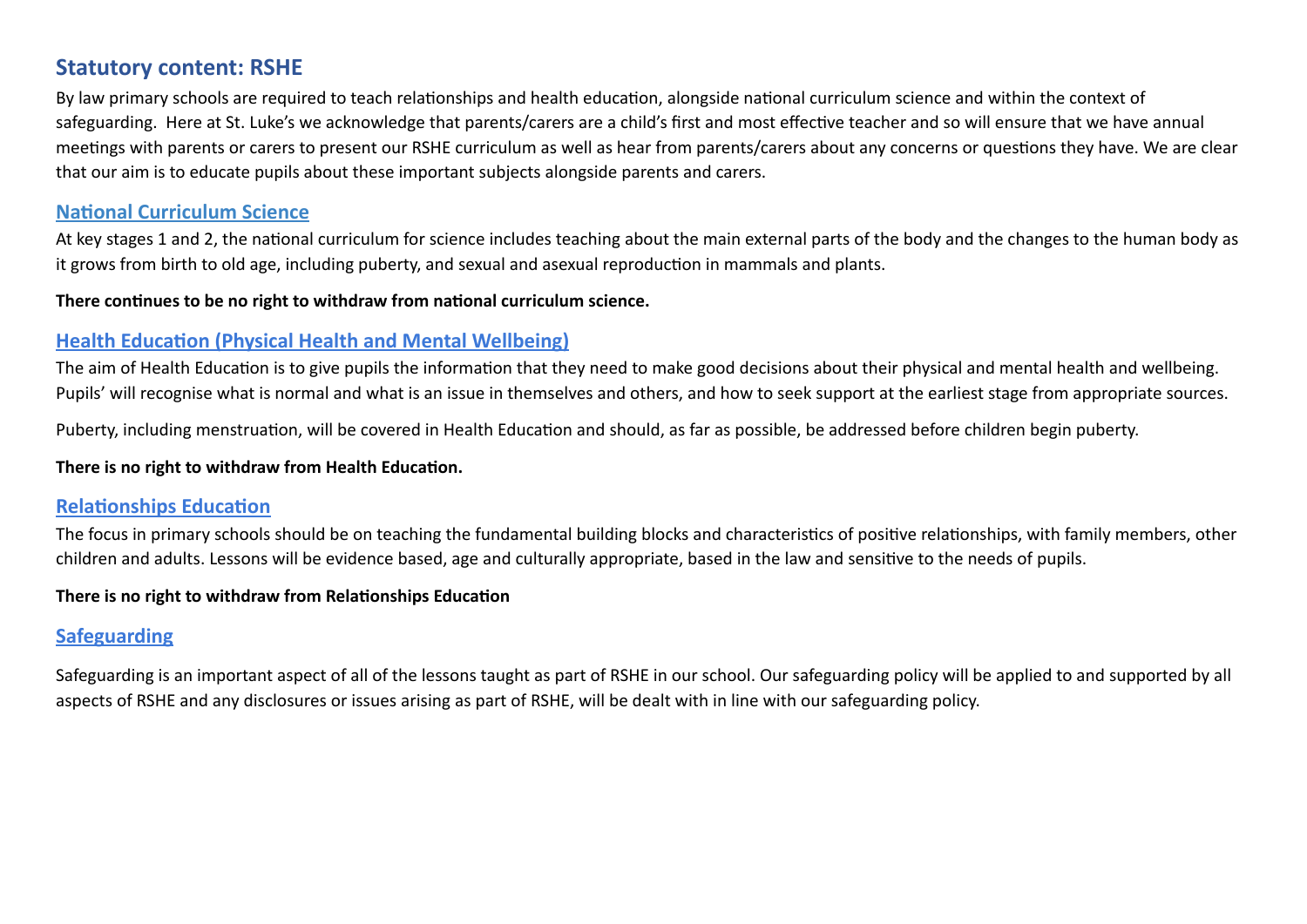#### **Non-statutory RSHE**

**Sex Education that goes beyond national curriculum science**

**The Government and local advisors strongly recommend, after consultation with parents/carers, to teach Sex Education beyond that taught within the science curriculum. St. Luke's will be teaching a basic understanding about 'how a baby is conceived and is born in Y6, following on from the national science curriculum, which teaches about sexual reproduction in mammals in year 5. Sex education at St. Luke's will centre around human reproduction and will be taught by trained senior staff in an age appropriate and sensitive way and we believe will help to ready children for their move to secondary school.** 

#### **The right of parents/carers to withdraw their children from non-statutory RSHE**

Parents/carers have a right to withdraw their children from non-statutory RSHE, i.e. 'how a human baby is conceived and is born', following a meeting with a member of the Senior Leadership Team (SLT) to discuss their concerns. The school will document this process.

#### **Equality**

- The school will comply with the relevant requirements of the Equality Act 2010 and the Public Sector Equalities Duty (2014): schools must not unlawfully discriminate against pupils or allow children to be bullied because of their age, sex, race, disability, religion or belief, gender reassignment, pregnancy or maternity, marriage or civil partnership, or sexual orientation (Protected Characteristics)
- The delivery of the content of RSHE will be made accessible to all pupils, including those with SEND.
- Our school celebrates difference and diversity. The bullying of anyone for any reason is not acceptable. It is expected that our relationships education curriculum will lead to a stronger sense of community, mutual respect and give pupils a sense of responsibility. This will help, to keep St. Luke's a safe, inclusive and caring place for all, upholding the core christian values and ethos of the school.

#### **Monitoring evaluation and assessment.**

- To ensure that the teaching and learning in RSHE in our school is of the highest standard, it will be monitored by our RSHE curriculum leader our DH Miss Norcross
- The school will identify pupils' prior knowledge using KWL grids
- The school will assess pupils' learning and progress through teacher assessment
- The school will evidence pupils' learning and progress by recorded teacher documentation

#### **Resources**

The school will draw from a number of educational resources… For example: Jigsaw, the Diocese of Chelmsford CoE, material from the Big Think Community and appropriate PSHE books.

It is the role of the RSHE subject leader to ensure that resources are appropriate and up to date for the school's use in teaching RSHE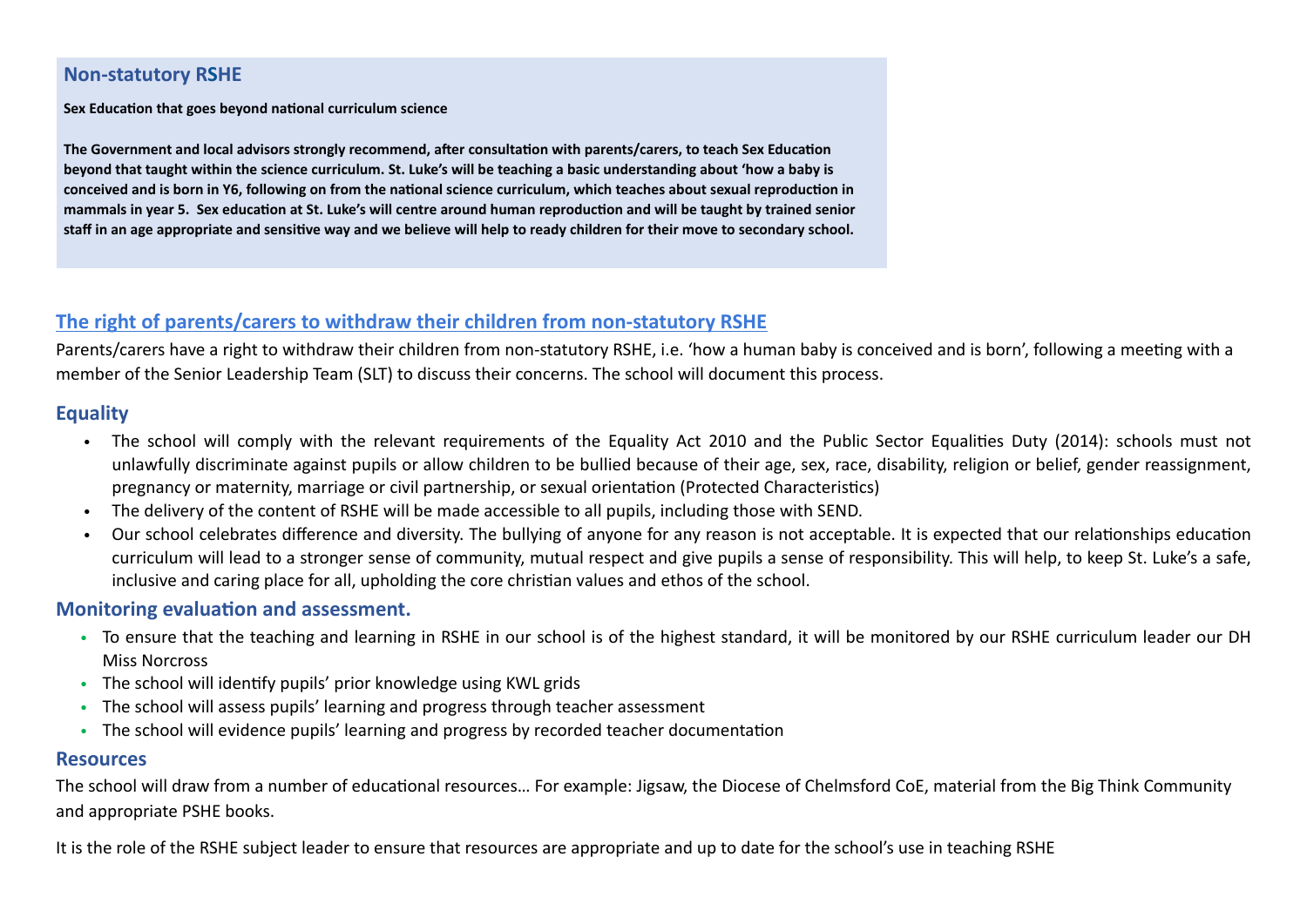#### **RSHE curriculum lead teacher**

Any queries about this policy should be addressed to Miss Norcross or the Headteacher

*Developed from materials shared with Jo Sell from Tower Hamlets LA and used with permission*

*Approved by: Newham LA; Newham SACRE, NAPNH and NASH*

## **Appendix 1**

#### **Information about how and why RSHE will be taught at St. Luke's CEVA Primary School**

#### **Why are we teaching RSHE?**

- Because it is the right thing to do.Our children are growing up in an increasingly complex world with new opportunities, but also new challenges. We as a school want our pupils to flourish in the world they find themselves in and work hard throughout all curriculum areas to give our pupils the skills and knowledge they need to do that. RSHE teaching is an important part of equipping our pupils for life in 21st century Britain, enabling them to embrace diversity, make the most of technology; understand the importance of, and develop the skills which lead to them being able to sustain healthy and strong relationships.
- Relationships and health education is a statutory requirement for all primary schools in England. The government, Ofsted and local advisors recommend that sex education (how a baby is conceived and born) is also taught in primary school.
- At St. Luke's CEVA Primary School we have decided to teach sex education, 'how babies are conceived and born' in an age appropriate manner and under the professional judgement of the SLT, because young people tell us that the school is a trusted place where they would like to learn RSHE. (Sell 2019). Also, a recent consultation of secondary school students in Newham has seen 63% of year 10s say that they think that pupils should learn how a baby is made and born at primary school age. We believe that by teaching this topic here, it will help to equip our pupils for the transition to secondary school where they may learn about sex from less reliable sources such as friends or older children in the playground. The decision to teach sex education will be shared via a consultation with parents/carers and governors and their guidance and advice taken into consideration.

**The teaching of RSHE at St. Luke's CEVA Primary School is informed by the law, national RSHE guidance and the national curriculum set out by the DfE as well as, the school ethos and policies already developed. Below is a list of some of the documents that have been taken into consideration when preparing this policy.** 

● Statutory Guidance on RSHE 2019

 *Relationships Education, Relationships and Sex Education (RSE) and Health Education Statutory Guidance for governing bodies, proprietors, head teachers, principals, senior leadership teams, teachers*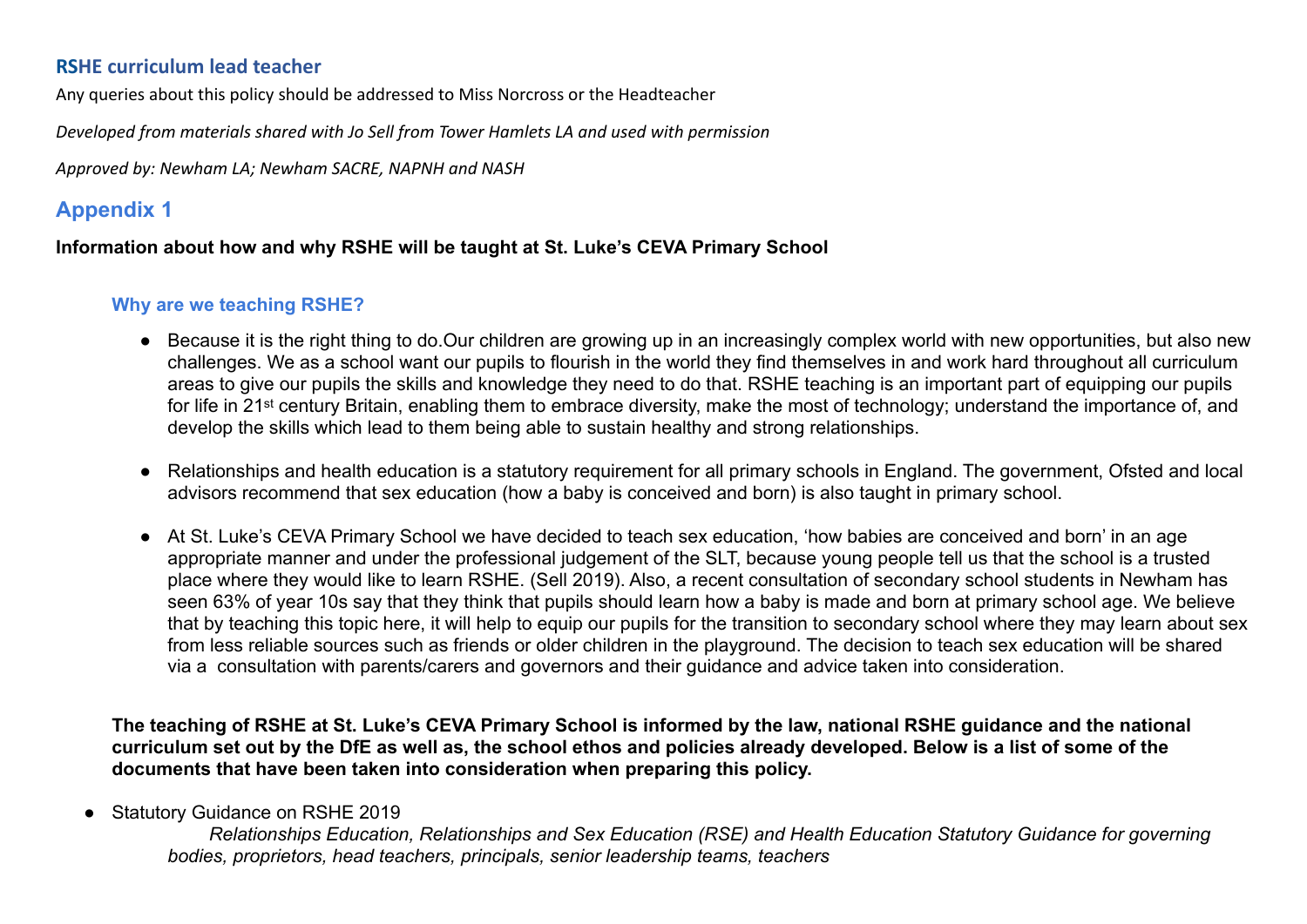- Equality Act 2010 and The Public Sector Equality Duty 2014
- School ethos and educational aims.
- The teaching of RSHE at St. Luke's CEVA Primary School is delivered within and influenced by related school policies:
	- **Behaviour policy**
	- Antibullying policy
	- **Equality policy or statement**
	- **Safeguarding policy**

#### **Frequently asked questions:**

#### **How will we ensure lessons are taught sensitively?**

- Puberty and menstruation and human reproduction and birth are seen as sensitive topics to teach in RSHE and therefore we will put in special measures to make sure that pupils feel at ease when talking about these topics:
- Single sex classes for some lessons so that children feel less self-conscious and students may be more relaxed and feel able to ask questions
- Use of anonymous question boxes
- Same sex teachers for single sex groups

#### **When will RSHE will be taught?**

- We will teach RSHE all year round as part of class time.
- The teaching of sex education will always take place towards the last third of June each year, before the children go to secondary schools.

#### **How will we ensure communication with parents/carers?**

- St. Luke's CEVA Primary School will always work with parents/carers and want to communicate what is going on in RSHE. Our aim is to offer a meeting every year in Spring 2 or Summer 1 every year to explain what will happen in the sex education part of the RSHEcurriculum, so that parents/carers can, if they wish, talk to their children ahead of lessons. This will allow parents/carers to be ready for any questions that their child may have concerning what they have learnt in school.
- Whenever sex education (how a baby is made and born), outside of the national curriculum for science, is being taught,we will notify parents/carers ahead of the lesson so that parents/carers are aware of what is being taught and in which week. Our intention is to make these lessons as sensitive to the background of all our pupils as possible and our hope is that they will all remain in the lesson so that they learn facts from a trusted teacher rather than second-hand in the playground. However, the school respects the right of parents/carers to remove their children from sex education if they wish. Parents/carers who wish to remove their children from sex education need to inform the school in writing, following a meeting with someone from the SLT to discuss concerns, alternative provision can be made for the child. This process will be documented.